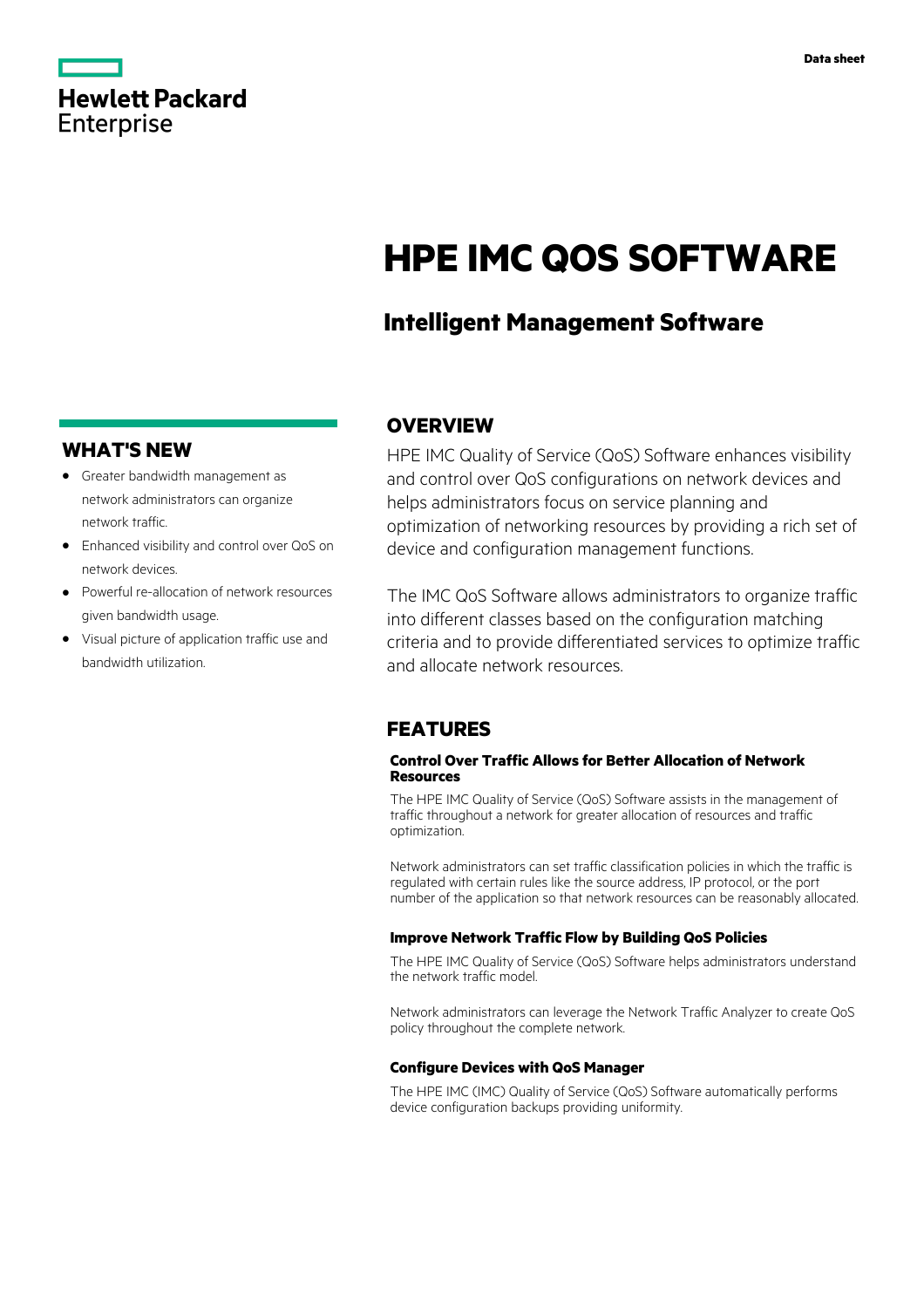<u>a sa sainte an am Baile an S</u>

Network devices can be standardized and managed uniformly as startup configurations can be compared back to running configurations.

| <b>Technical specifications</b> | <b>HPE IMC QoS Software</b>                                                                                                       |
|---------------------------------|-----------------------------------------------------------------------------------------------------------------------------------|
| <b>Differentiator</b>           | HPE IMC Quality of Service Manager (QoSM) Software enhances visibility and control over QoS<br>configurations on network devices. |
| <b>Platform required</b>        | HPE Intelligent Management Center Enterprise Software<br>HPE Intelligent Management Center Standard Software                      |
| <b>Technical notes</b>          | See the HPE IMC Standard or Enterprise Platform data sheet for the required software environment.                                 |